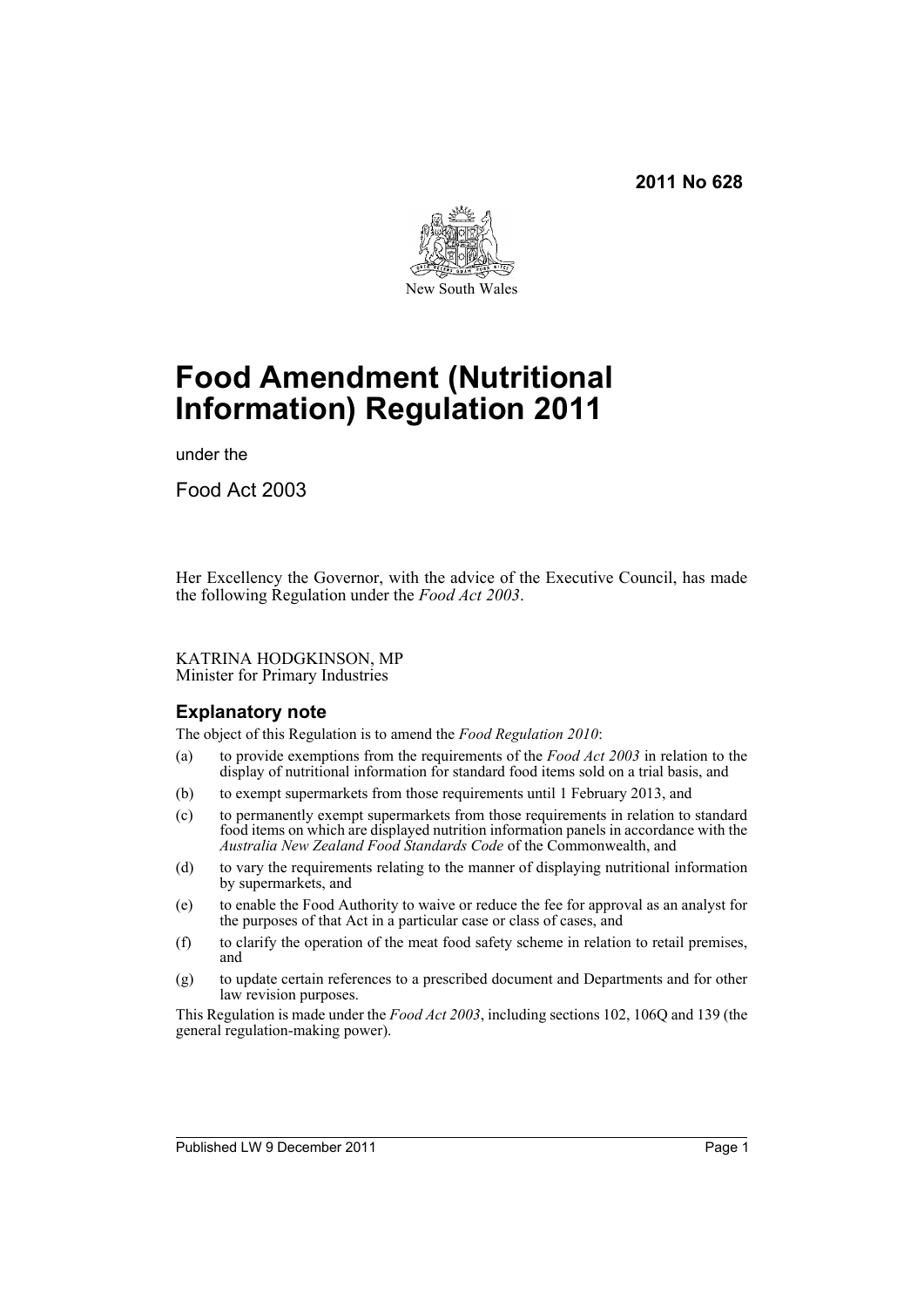Clause 1 Food Amendment (Nutritional Information) Regulation 2011

# **Food Amendment (Nutritional Information) Regulation 2011**

under the

Food Act 2003

# **1 Name of Regulation**

This Regulation is the *Food Amendment (Nutritional Information) Regulation 2011*.

# **2 Commencement**

This Regulation commences on the day on which it is published on the NSW legislation website.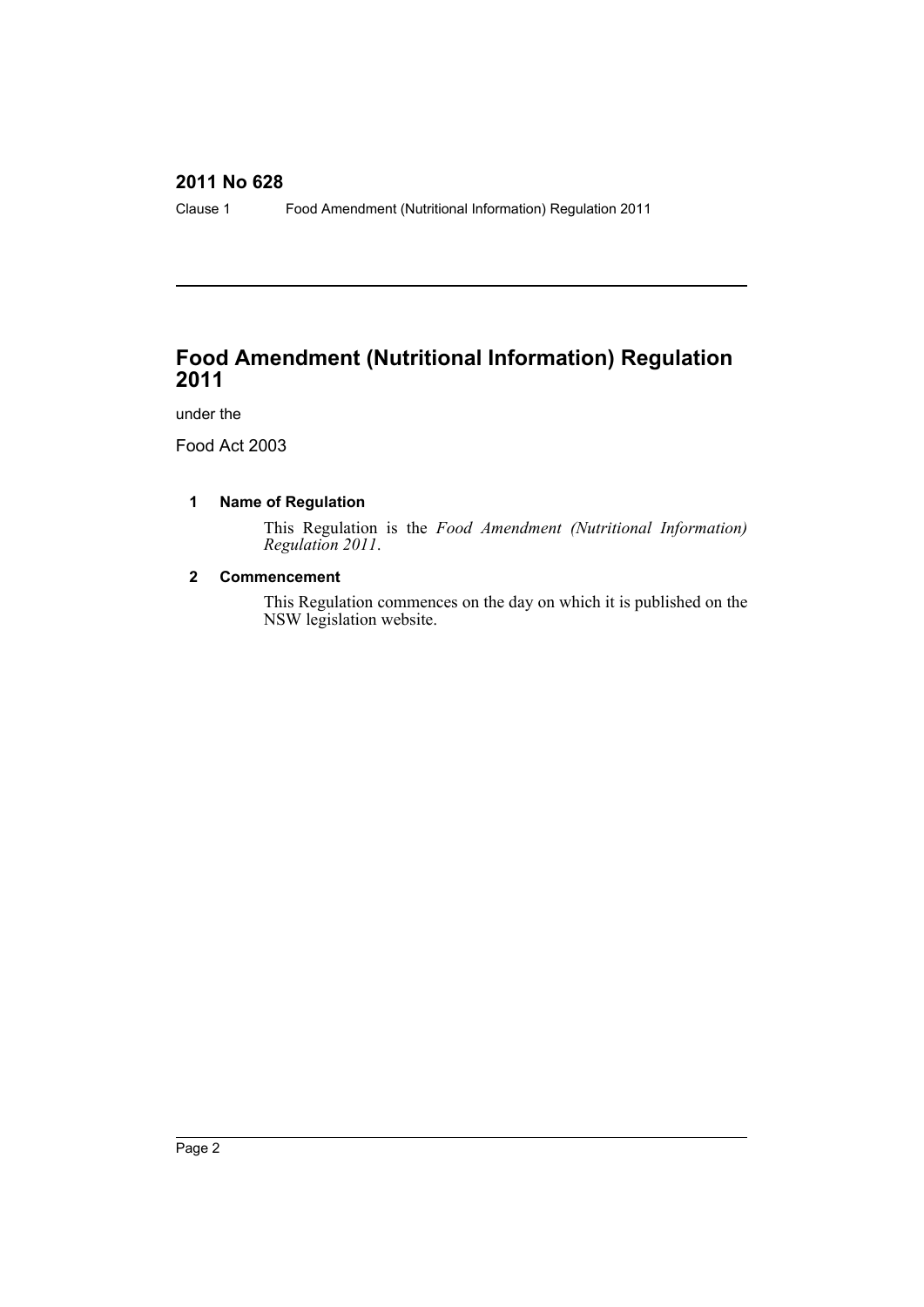Food Amendment (Nutritional Information) Regulation 2011

Amendment of Food Regulation 2010 Schedule 1

# **Schedule 1 Amendment of Food Regulation 2010**

# **[1] Clause 4A AUS-MEAT manual**

Omit "(Second Edition, Version 2, 12 July 2010)".

Insert instead "(Edition 3—2011 Version 1 amended 19 May 2011)".

### **[2] Clause 8 Fee for application for approval as analyst**

Insert at the end of clause 8:

(2) The Food Authority may reduce or waive payment of the fee in a particular case or class of cases.

#### **[3] Clause 11 Charges for inspection of non-licensed food business**

Omit "Department of Environment, Climate Change and Water" from clause  $11(5)(b)$ .

Insert instead "Department of Premier and Cabinet".

# **[4] Clause 16P**

Omit the clause. Insert instead:

#### **16P Definitions**

(1) In this Part:

*convenience store* does not include a supermarket.

*nutrition information panel* means a nutrition information panel that complies with the requirements for nutrition information panels in Division 2 of Standard 1.2.8 of the *Food Standards Code*.

*supermarket* means premises in which more than 1,000 square metres of floor area is used for the retail sale of grocery items which include at least all of the following items:

- (a) bread,
- (b) breakfast cereal,
- (c) butter,
- (d) eggs,
- (e) flour,
- (f) fresh fruit and vegetables,
- (g) fresh milk,
- (h) meat,
- (i) rice,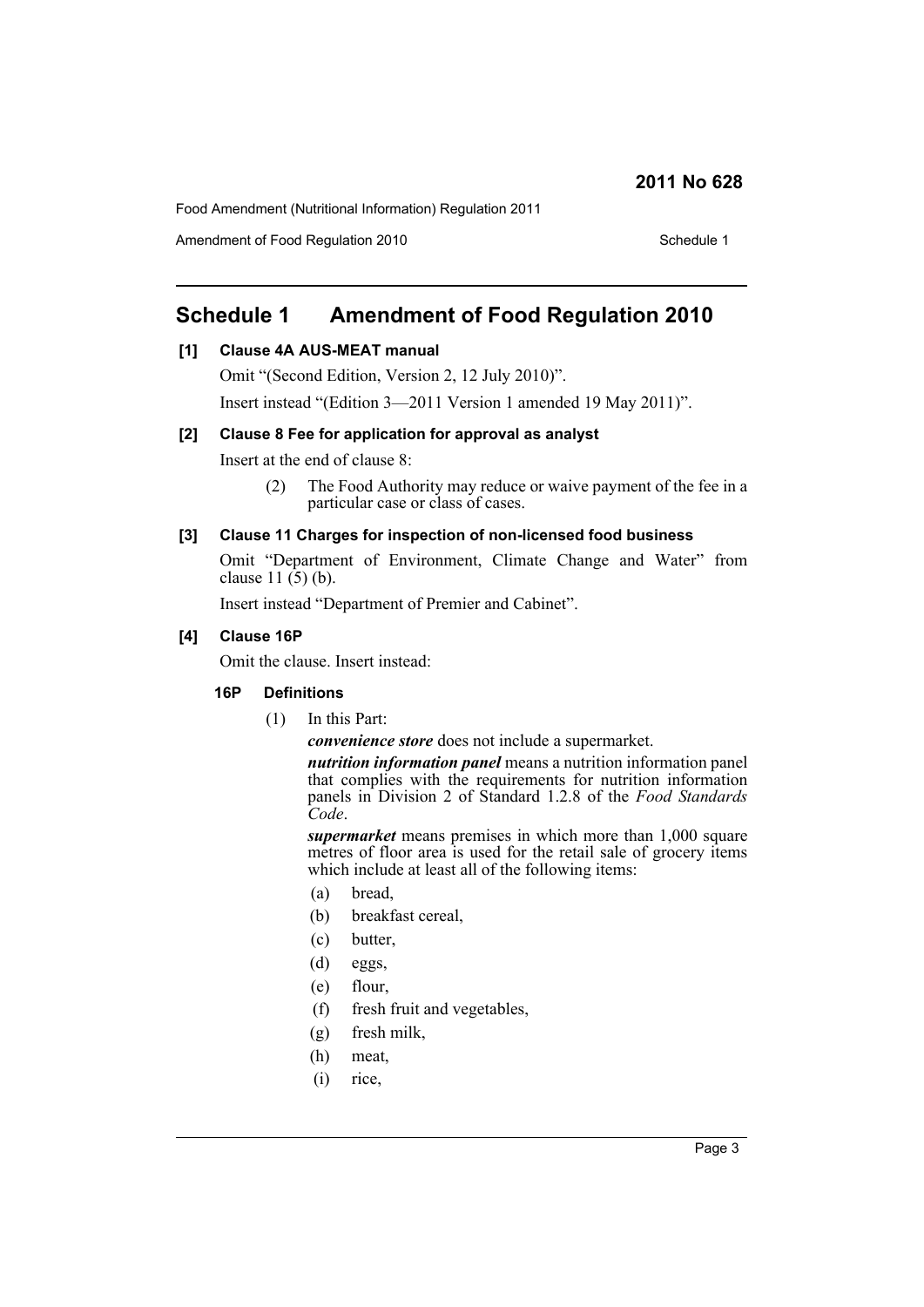Food Amendment (Nutritional Information) Regulation 2011

Schedule 1 Amendment of Food Regulation 2010

- (j) sugar,
- (k) packaged food other than food referred to in the preceding paragraphs.
- (2) In this Part, expressions defined for the purposes of Division 4 of Part 8 of the Act have the same meanings as in that Division.

#### **[5] Clause 16S**

Omit the clause. Insert instead:

#### **16S Kinds of nutritional information required to be displayed**

- (1) For the purposes of section 106N of the Act, the following kinds of nutritional information are prescribed in relation to standard food outlets:
	- (a) in relation to a standard food outlet that is not a supermarket, the average energy content of each standard food item for sale by the standard food outlet concerned expressed in kilojoules,
	- (b) in relation to a standard food outlet that is a supermarket, the average energy content of the whole or 100 g of each standard food item for sale by the standard food outlet concerned expressed in kilojoules,
	- (c) in relation to all standard food outlets, the following statement:

The average adult daily energy intake is 8,700 kJ.

- (2) The method of determining the nutritional information referred to in subclause  $(1)$   $(a)$  or  $(b)$  is to calculate the average energy content of the whole of the standard food item concerned, or 100 g of the item, (as the case may be) in accordance with Standard 1.2.8 of the *Food Standards Code*.
- (3) If the average energy content is to be calculated for the whole of a standard food item, the average energy content is to be calculated in accordance with Standard 1.2.8 of the *Food Standards Code*, making necessary adjustments to ensure that the calculation is done in relation to the whole of the item rather than per 100 g.
- (4) The number of kilojoules calculated as referred to in subclause (2) may be rounded to the nearest 10 kJ.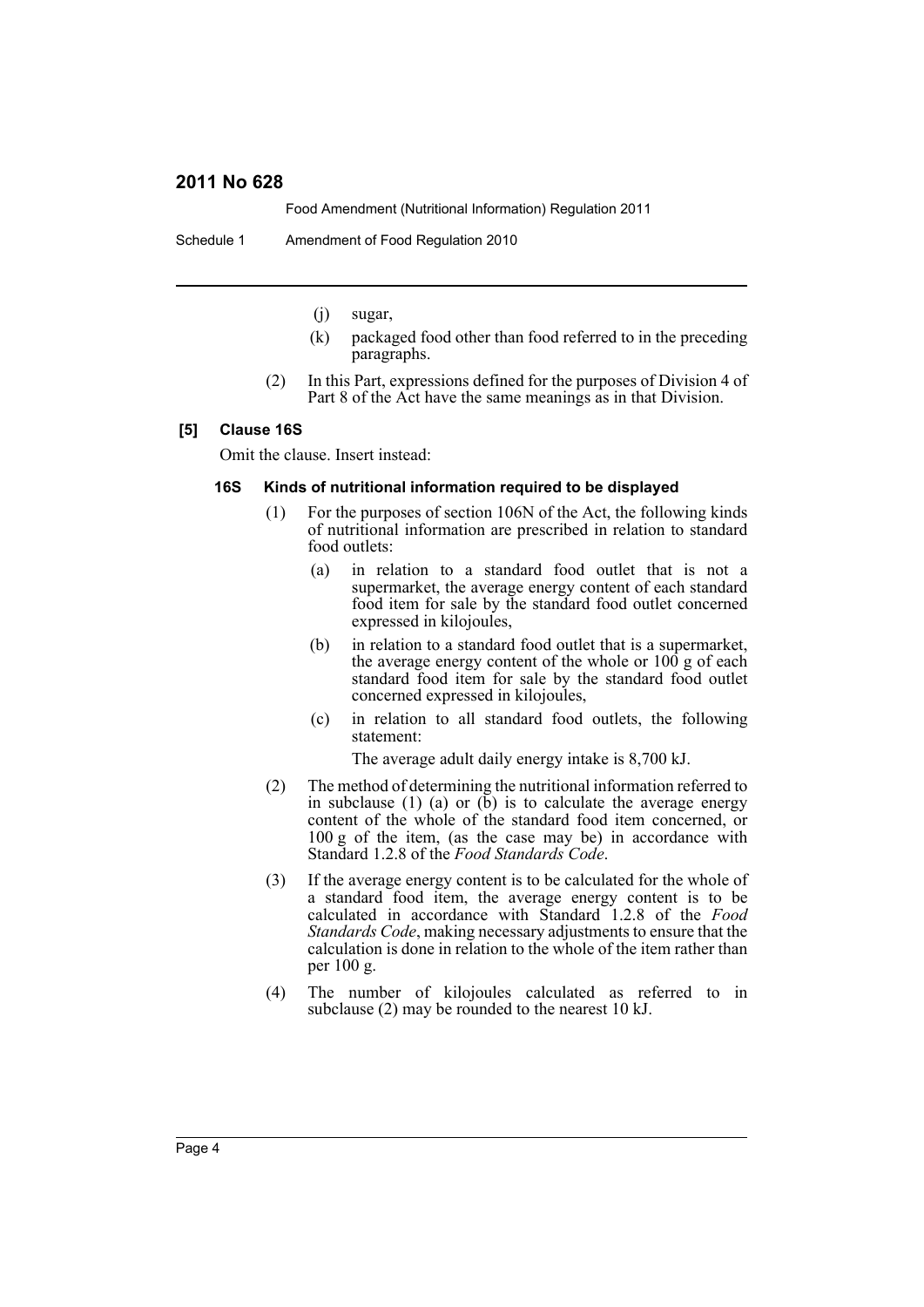Food Amendment (Nutritional Information) Regulation 2011

Amendment of Food Regulation 2010 Schedule 1

# **[6] Clause 16T**

Omit the clause. Insert instead:

#### **16T Kind of nutritional information voluntarily displayed that must comply with requirements**

- (1) For the purposes of section 106O of the Act, the kind of nutritional information that is prescribed is the energy content of any standard food item, or part or amount of a standard food item, for sale at the standard food outlet concerned.
- (2) The nutritional information is to be determined:
	- (a) in the case of a standard food item for sale at a standard food outlet that is not a supermarket, as the average energy content of the standard food item in kilojoules, and
	- (b) in the case of a standard food item for sale at a standard food outlet that is a supermarket, as the average energy content of the standard food item, or 100 g of the standard food item, in kilojoules, and
	- (c) in all cases, in accordance with Standard 1.2.8 of the *Food Standards Code*.
- (3) If the average energy content is to be calculated for the whole of a standard food item, the average energy content is to be calculated in accordance with Standard 1.2.8 of the *Food Standards Code*, making necessary adjustments to ensure that the calculation is done in relation to the whole of the item rather than per 100 g.
- (4) The number of kilojoules calculated as referred to in subclause (2) may be rounded to the nearest 10 kJ.

# **[7] Section 16V Manner of displaying nutritional information**

Omit clause 16V (1). Insert instead:

- (1) For the purposes of sections 106N and 106O of the Act, the nutritional information referred to in clauses 16S (1) (a) and (b) and 16T (1) must:
	- (a) be clearly legible, and
	- (b) display the number of kilojoules in numerals and use the abbreviation "kJ", and
	- (c) in the case of a standard food outlet that is not a supermarket, be in the same font, and at least the same font size, as the price displayed for the standard food item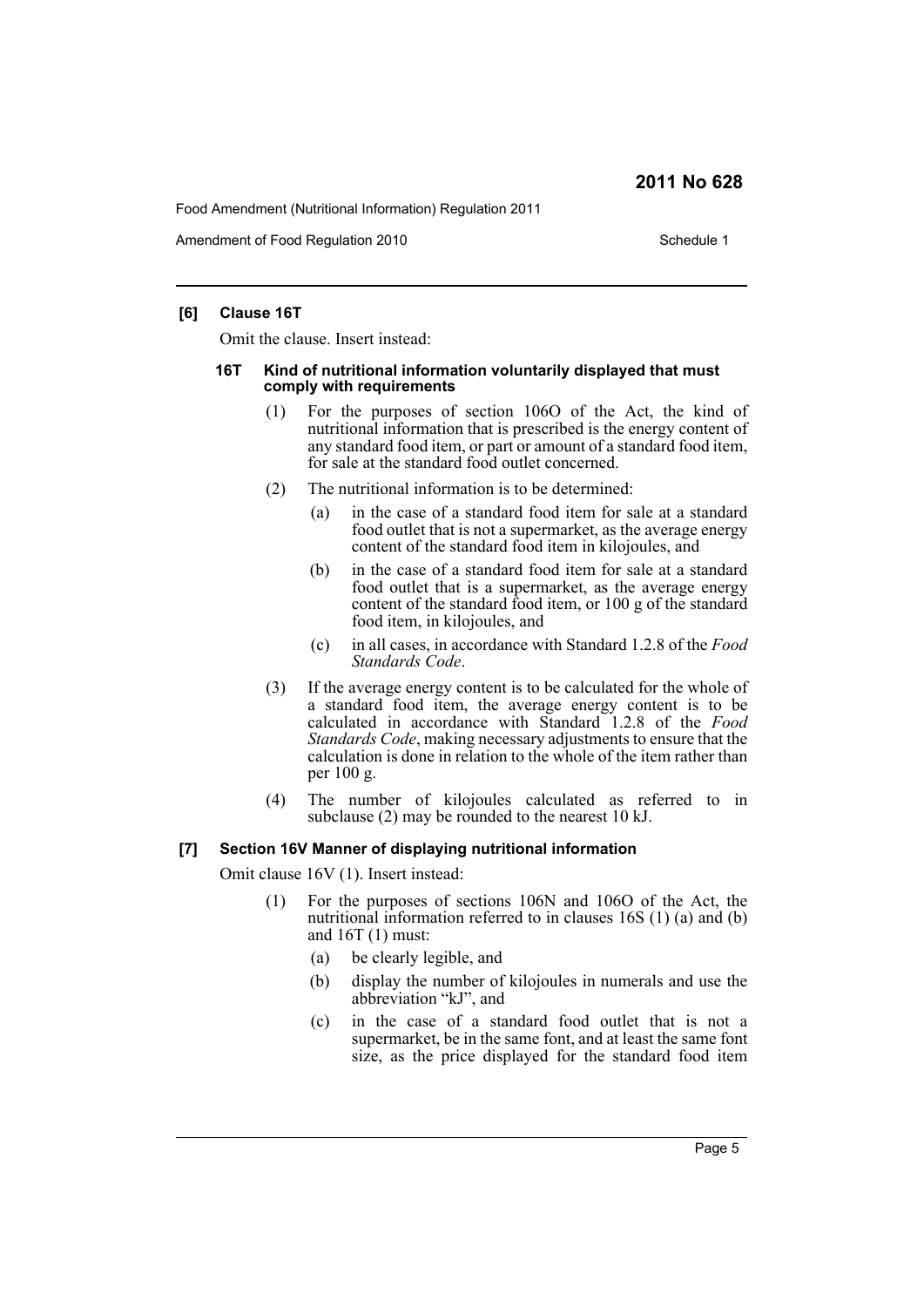Food Amendment (Nutritional Information) Regulation 2011

Schedule 1 Amendment of Food Regulation 2010

concerned or, if no price is displayed, as the name displayed for the item, and

(d) in the case of a standard food outlet that is a supermarket, be in the same font, and at least the same font size, as the price displayed for the standard food item concerned or the unit price displayed for the item (being the price per unit of measurement).

#### **[8] Clause 16W Exemptions**

Insert after clause 16W (2):

- (3) A food business is exempt from the operation of section 106N of the Act in relation to a standard food item for a period of not more than 60 consecutive days during which the item is sold by the food business on a trial basis, but only if:
	- (a) not more than 5 standard food outlets of the food business in New South Wales sell that item during that period or part of that period, and
	- (b) the item has not been sold at any time before that period by that food business in any of those standard food outlets.
- (4) A supermarket is exempt from the operation of sections 106N and 106O of the Act until 1 February 2013.
- (5) On and from 1 February 2013, a supermarket is exempt from the operation of sections 106N and 106O of the Act in relation to a standard food item if:
	- (a) the item is displayed for sale as an individual item and is in a package on which is conspicuously displayed a nutrition information panel for the item, or
	- (b) the item is displayed for sale as part of a combination of standard food items and all of the standard food items in the combination are in one or more packages on which are conspicuously displayed nutrition information panels for each item in the combination.

#### **[9] Clause 58 Definitions**

Insert "or any other retail premises" after "meat retail premises" in paragraph (d) of the definition of *animal food processing plant* in clause  $\overline{58}$  (1).

#### **[10] Clause 58 (1), definition of "meat processing plant"**

Insert "or any other retail premises" after "meat retail premises" in paragraph (f).